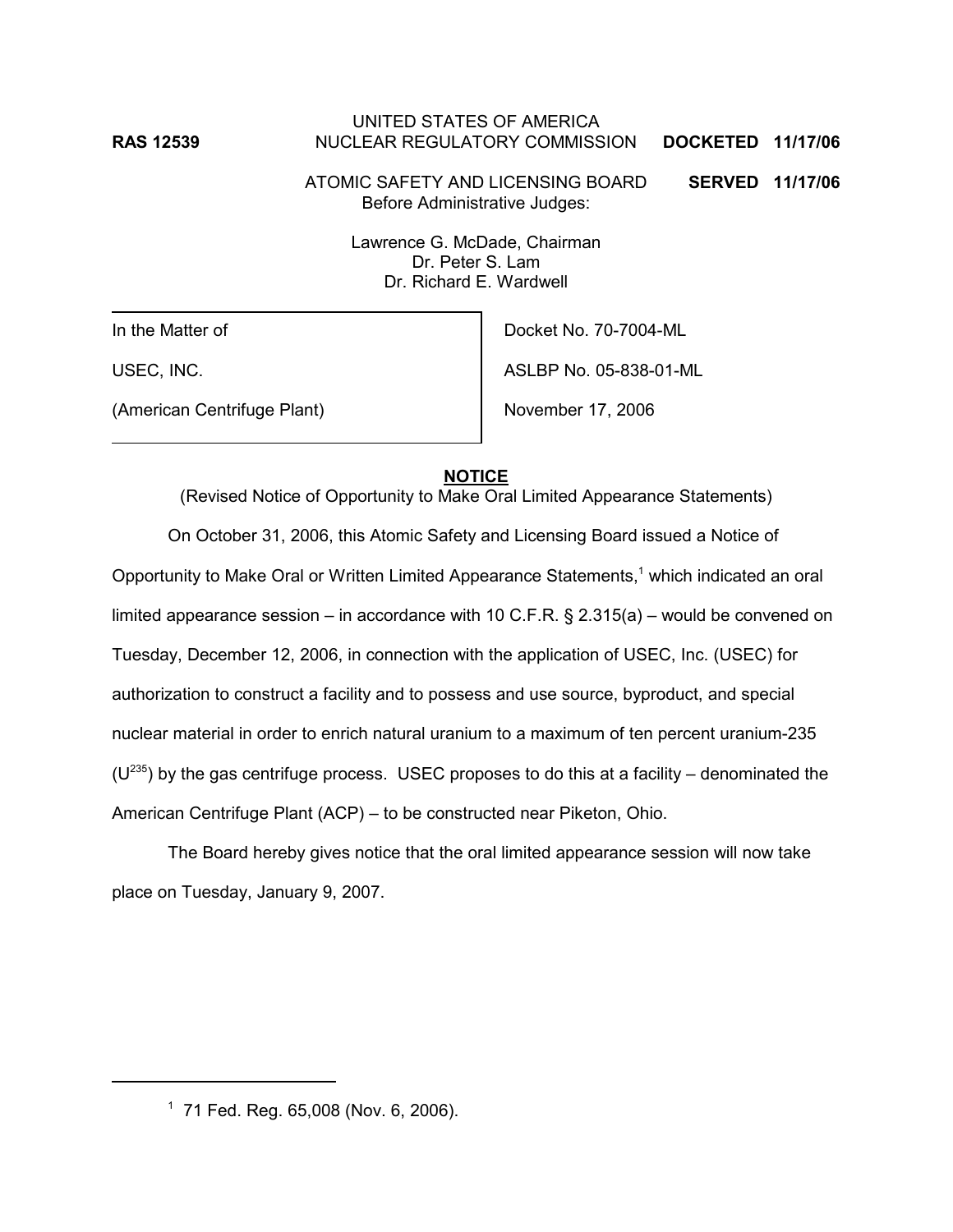-2-

#### A. Date, Time, and Location of Oral Limited Appearance Statement Session

The session will be held on the following date at the specified location and time:

DATE: Tuesday, January 9, 2007

TIME: 6:00 P.M. EST until 9:00 P.M. EST

LOCATION: Ohio State University Endeavor Center Training Room 160 1862 Shyville Road Piketon, Ohio 45661

#### B. Participation Guidelines for Oral Limited Appearance Statements

Any person not a party, or the representative of a party, to the proceeding will be permitted to make an oral statement setting forth his or her position on matters of concern relating to this proceeding. Although these statements do not constitute testimony or evidence in the proceeding, they nonetheless help the Board and/or the parties in their consideration of the issues.

Oral limited appearance statements will be entertained during the hours specified above, or such lesser time as might be necessary to accommodate the speakers who are present. In this regard, if all scheduled and unscheduled speakers present at the session have made a presentation, the Licensing Board reserves the right to terminate the session before the ending time listed above. During the limited appearance session no signs or banners will be permitted in the room.

In order to allow all interested persons an opportunity to address the Board, the time allotted for each statement normally will be no more than five (5) minutes, but may be limited, or expanded, depending on the number of written requests to make oral statements that are submitted in accordance with Section C below, and/or the number of persons present at the designated time. At the outset of each statement, the speaker should identify himself or herself by stating their name, city and state of residence, and stating whether they have any affiliation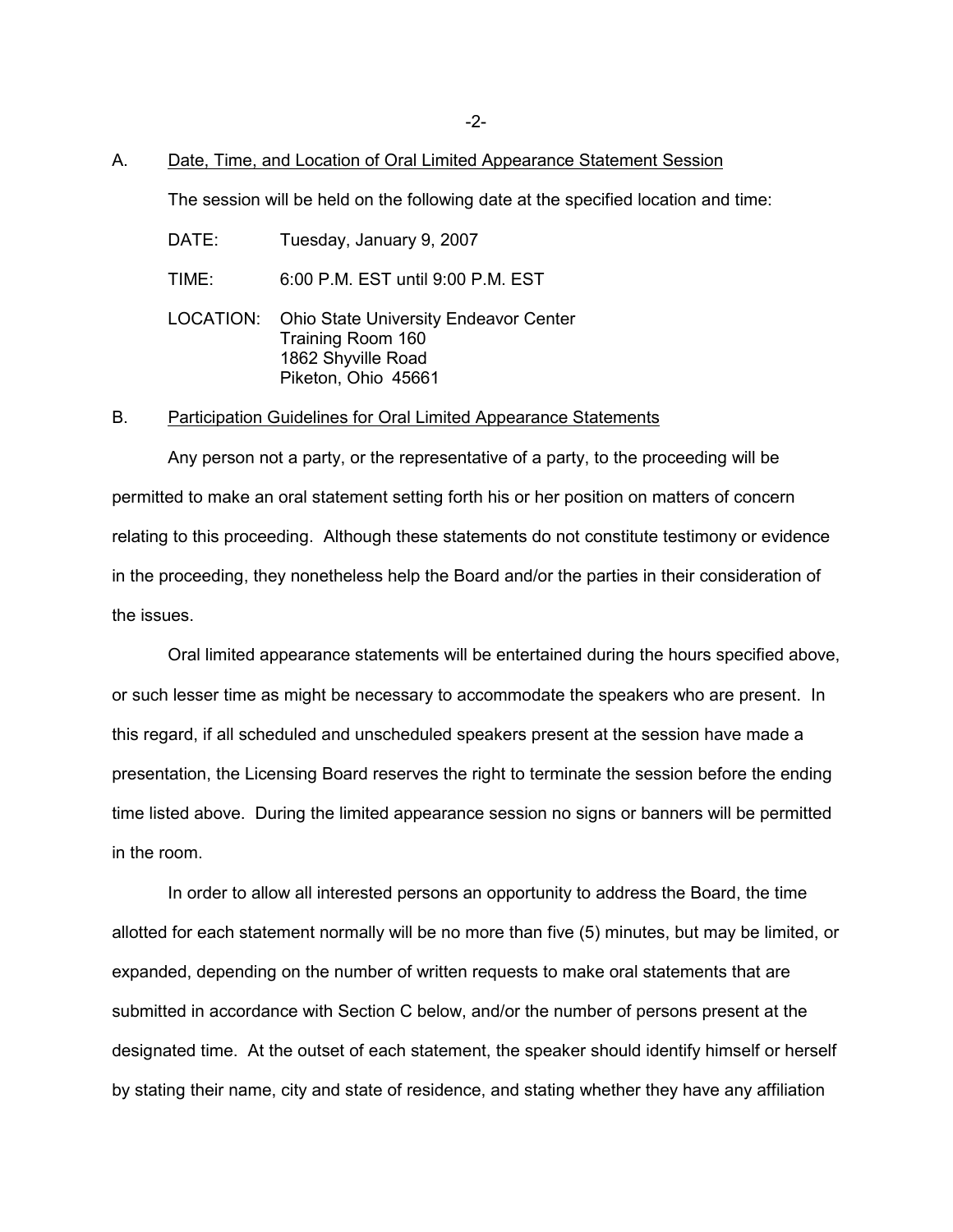-3-

(such as employment, consultancy, or membership) with any of the parties (USEC or the NRC).

## C. Submitting a Request to Make an Oral Limited Appearance Statement

Persons wishing to make an oral statement who have submitted a timely written request to do so will be given priority over those who have not filed such a request. To be considered timely, a written request to make an oral statement must either be mailed, faxed, or sent by e-mail so as to be received by 5:00 P.M. EST on January 2, 2007. Written requests to make an oral statement should be submitted to:

| Mail:   | Office of the Secretary<br>Rulemakings and Adjudications Staff<br>U.S. Nuclear Regulatory Commission<br>Washington, D.C. 20555-0001 |
|---------|-------------------------------------------------------------------------------------------------------------------------------------|
| Fax:    | (301) 415-1101 (verification (301) 415-1966)                                                                                        |
| E-mail: | hearingdocket@nrc.gov                                                                                                               |

In addition, using the same method of service, a copy of the written request to make an

oral statement should be sent to the Chairman of this Licensing Board as follows:

| Mail: | Administrative Judge Lawrence G. McDade |
|-------|-----------------------------------------|
|       | c/o: Debra Wolf, Esq. Law Clerk         |
|       | Atomic Safety and Licensing Board Panel |
|       | Mail Stop T-3 F23                       |
|       | U.S. Nuclear Regulatory Commission      |
|       | Washington, D.C. 20555-0001             |
|       |                                         |

Fax: (301) 415-5599 (verification (301) 415-6094)

Email: daw1@nrc.gov

D. Submitted Written Limited Appearance Statements

A written limited appearance statement may be submitted to the Board regarding this

proceeding at any time, either in lieu of or in addition to any oral statement. Such statements

should be sent to the Office of the Secretary using the methods prescribed above, with a copy

to the Licensing Board Chairman.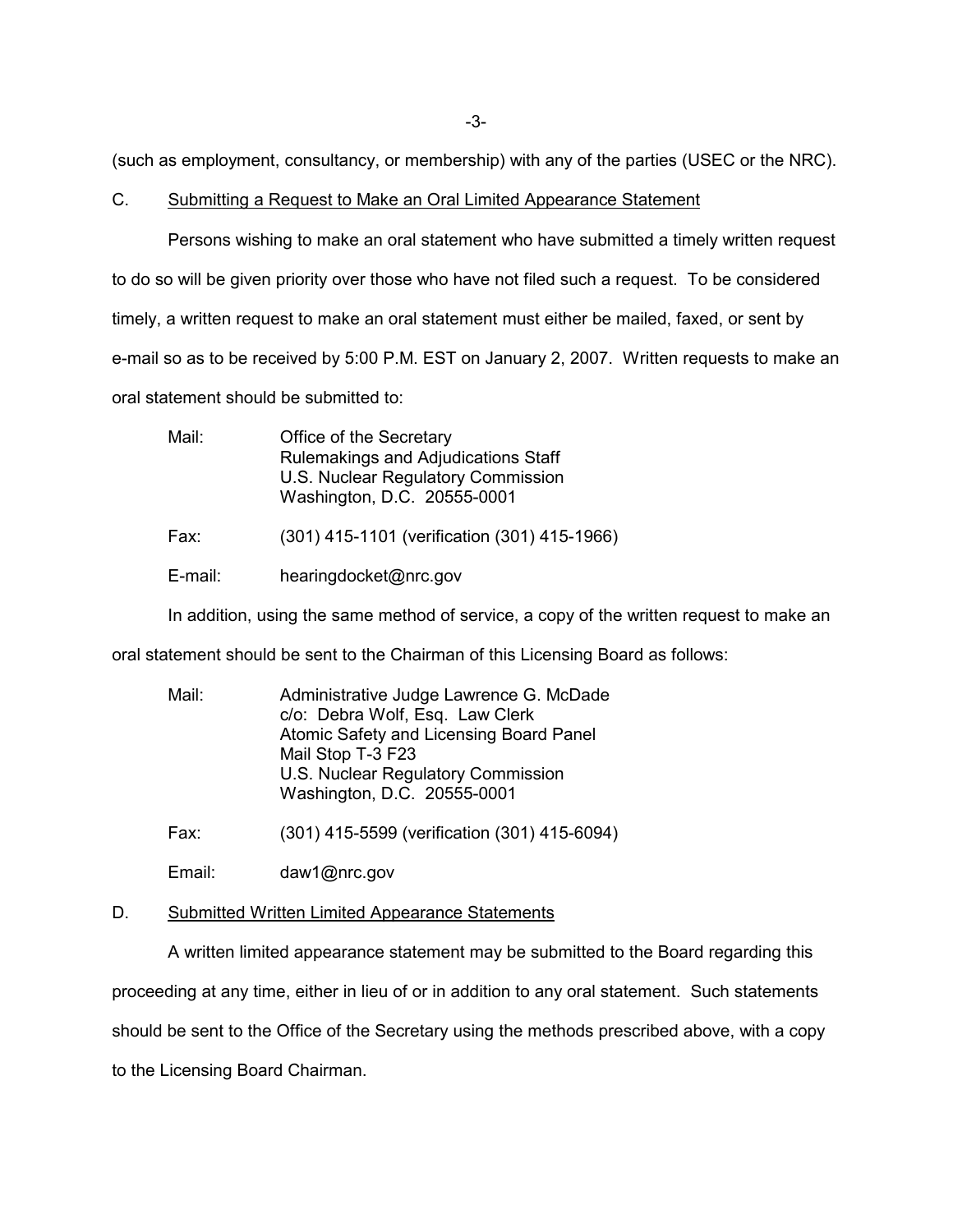-4-

### E. Availability of Documentary Information Regarding the Proceeding

Documents relating to this proceeding are available for public inspection at the Commission's Public Document Room (PDR), located at One White Flint North, 11555 Rockville Pike (first floor), Rockville, Maryland, or electronically from the publicly available records component of NRC's document system (ADAMS). ADAMS is accessible from the NRC web site at www.nrc.gov/reading-rm/adams.html (Electronic Reading Room). Persons who do not have access to ADAMS or who encounter problems in accessing the documents located in ADAMS should contact the NRC PDR reference staff by telephone at (800) 397-4209 or (301) 415-4737, or by e-mail to pdr@nrc.gov.

# F. Scheduling Information Updates

Updated/revised scheduling information regarding the limited appearance session can be found on the NRC website at www.nrc.gov/public-involve/public-meetings/index.cfm or by calling (800) 368-5642, extension 5036, or (301) 415-5036.

### FOR THE ATOMIC SAFETY AND LICENSING BOARD2

 $\mathcal{L}=\mathcal{L}=\mathcal{L}=\mathcal{L}=\mathcal{L}=\mathcal{L}=\mathcal{L}=\mathcal{L}=\mathcal{L}=\mathcal{L}=\mathcal{L}=\mathcal{L}=\mathcal{L}=\mathcal{L}=\mathcal{L}=\mathcal{L}=\mathcal{L}=\mathcal{L}=\mathcal{L}=\mathcal{L}=\mathcal{L}=\mathcal{L}=\mathcal{L}=\mathcal{L}=\mathcal{L}=\mathcal{L}=\mathcal{L}=\mathcal{L}=\mathcal{L}=\mathcal{L}=\mathcal{L}=\mathcal{L}=\mathcal{L}=\mathcal{L}=\mathcal{L}=\mathcal{L}=\mathcal{$ 

*/RA/*

Lawrence G. McDade, Chairman ADMINISTRATIVE JUDGE

Rockville, Maryland November 17, 2006

 $2$  Copies of this Notice were sent this date by Internet electronic mail transmission to counsel for (1) USEC; and (2) the NRC Staff.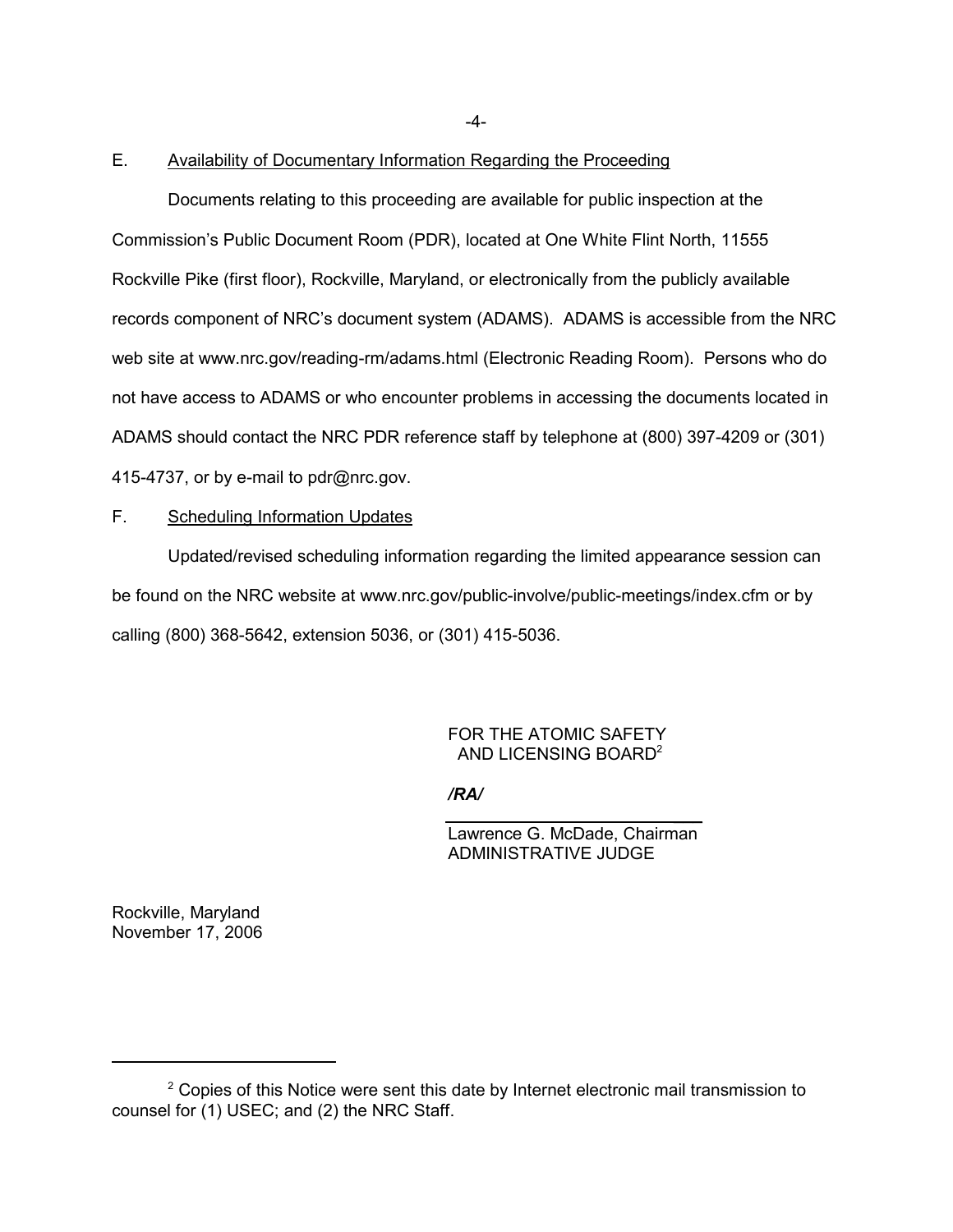# UNITED STATES OF AMERICA NUCLEAR REGULATORY COMMISSION

In the Matter of (1)

USEC Inc.  $\qquad \qquad$  ) Docket No. 70-7004-ML

(American Centrifuge Plant) )

# CERTIFICATE OF SERVICE

)

 ) )

I hereby certify that copies of the foregoing LB NOTICE (REVISED NOTICE OF OPPORTUNITY TO MAKE ORAL LIMITED APPEARANCE STATEMENTS) have been served upon the following persons by U.S. mail, first class, or through NRC internal distribution.

Office of Commission Appellate Adjudication U.S. Nuclear Regulatory Commission Washington, DC 20555-0001

Administrative Judge Peter S. Lam Atomic Safety and Licensing Board Panel Mail Stop - T-3 F23 U.S. Nuclear Regulatory Commission Washington, DC 20555-0001

Lisa B. Clark, Esq. Margaret J. Bupp, Esq. Office of the General Counsel Mail Stop - O-15 D21 U.S. Nuclear Regulatory Commission Washington, DC 20555-0001

Administrative Judge Lawrence G. McDade, Chair Atomic Safety and Licensing Board Panel Mail Stop - T-3 F23 U.S. Nuclear Regulatory Commission Washington, DC 20555-0001

Administrative Judge Richard E. Wardwell Atomic Safety and Licensing Board Panel Mail Stop - T-3 F23 U.S. Nuclear Regulatory Commission Washington, DC 20555-0001

Donald J. Silverman, Esq. Morgan, Lewis & Bockius, LLP 1111 Pennsylvania Avenue, NW Washington, DC 20005